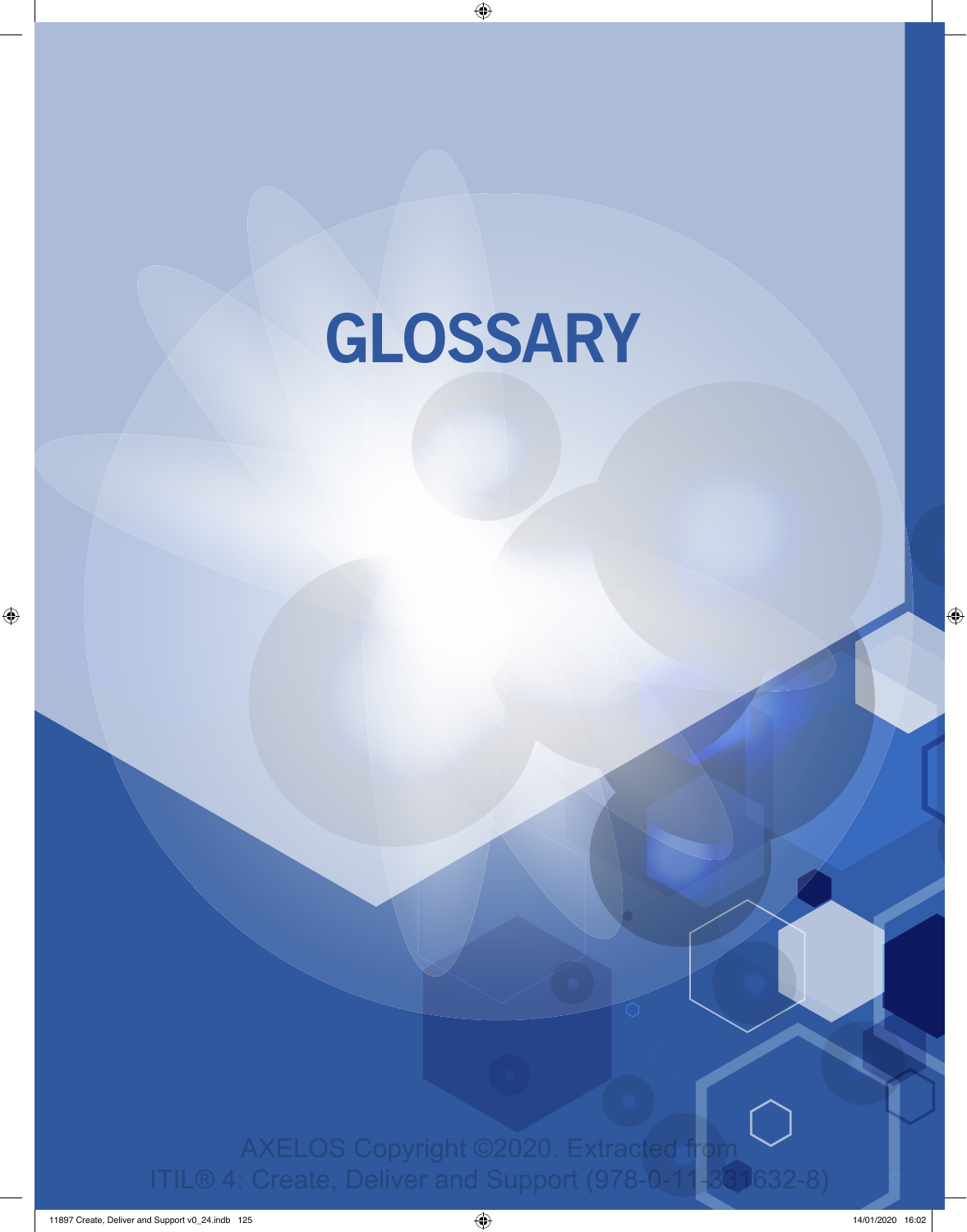## **Glossary**

## adaptive system

A system in which the behaviour of agents changes and they self-organize in response to events.

## Andon

A system, either manual or automated, used to notify workers and other parts of an organization of quality or process issues. The Andon system originated in manufacturing, but is now widely used in IT.

## artificial intelligence

Highly advanced automation that demonstrates capabilities of general reasoning, learning, and human-like intelligence; a branch of computer science and engineering focused on simulating intelligent behaviour in computer systems.

## big data

The use of very large volumes of structured and unstructured data from a variety of sources to gain new insights.

## blockchain

An open, distributed ledger that can record transactions between two parties efficiently and in a verifiable and permanent way.

#### business case

A justification for the expenditure of organizational resources, providing information about costs, benefits, options, risks, and issues.

## chaos engineering

The discipline of experimenting on a system in order to build confidence in the system's capability to withstand turbulent conditions in production.

## chaos monkey

A tool that tests the resilience of IT systems by intentionally disabling components in production to test how remaining systems respond to the outage.

#### collaboration

Working with others to achieve common shared goals.

#### complex system

A system in which agents' interactions are dynamic and often unpredictable.

## complexity thinking

A systems thinking approach based on the recognition and understanding of the various levels of complexity inherent in the systems and the context in which they operate.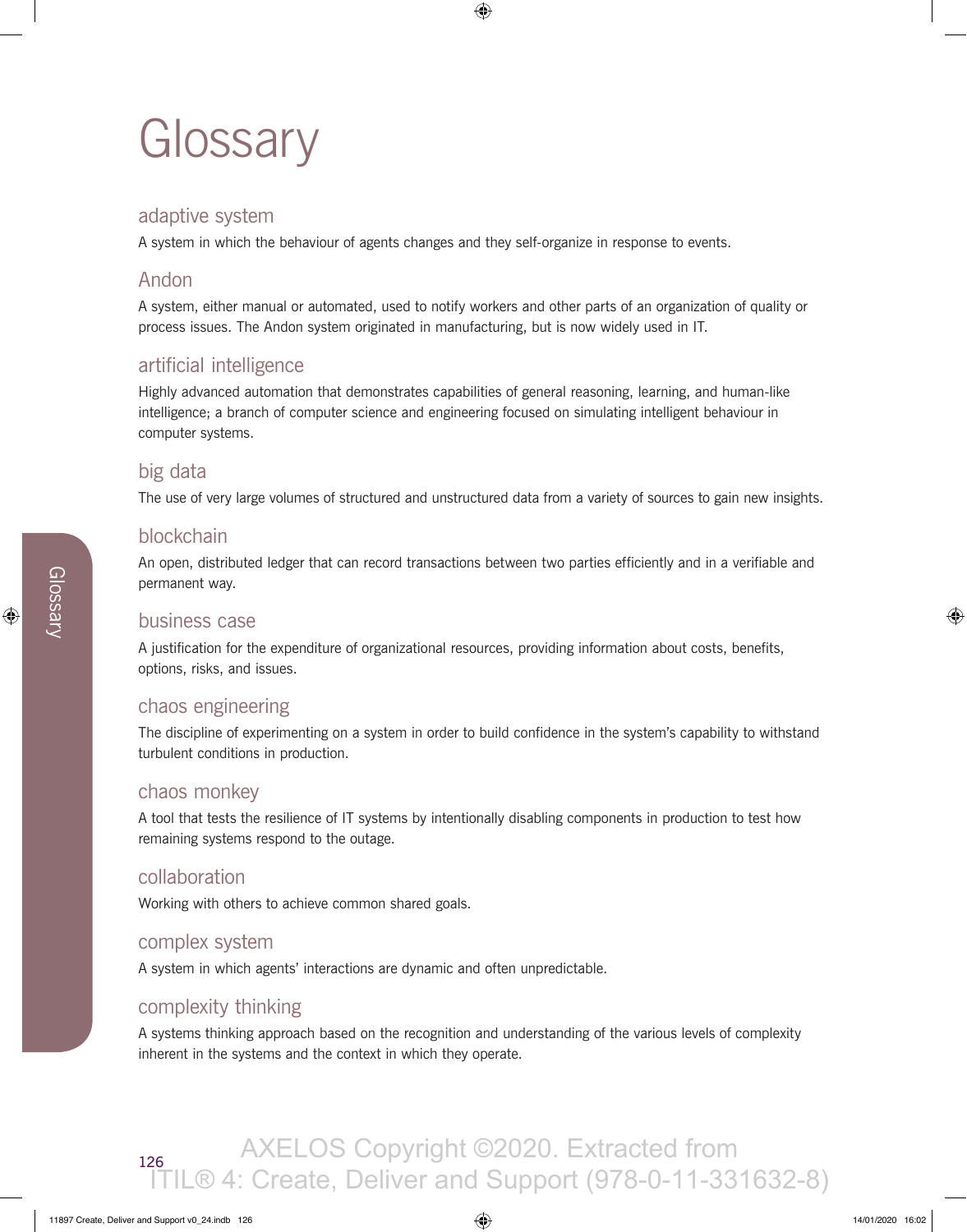## compliance

Both the act and result of ensuring that a standard or set of guidelines is followed, or that proper, consistent accounting or other practices are being employed.

## continuous delivery

An approach to software development in which software can be released to production at any time. Frequent deployments are possible, but deployment decisions are taken case by case, usually because organizations prefer a slower rate of deployment.

## continuous deployment

An approach to software development in which changes go through the pipeline and are automatically put into the production environment, enabling multiple production deployments per day. Continuous deployment relies on continuous delivery.

## continuous integration

An approach to integrating, building, and testing code within the software development environment.

#### control

The means of managing a risk, ensuring that a business objective is achieved, or that a process is followed.

#### cooperation

Working with others to achieve your own goals.

## cultural fit

The ability of an employee or a team to work comfortably in an environment that corresponds with their own beliefs, values, and needs.

## customer experience (CX)

The sum of functional and emotional interactions with a service and service provider as perceived by a customer.

## customer journey

The complete end-to-end experience that service customers have with one or more service providers and/or their products through touchpoints and service interactions.

## customer orientation

An approach to sales and customer relations in which staff focus on helping customers to meet their long-term needs and wants.

## cycle time

The amount of time required to complete a discrete unit of work, converting inputs into outputs.

## data

Information that has been translated into a form that is efficient for movement or processing.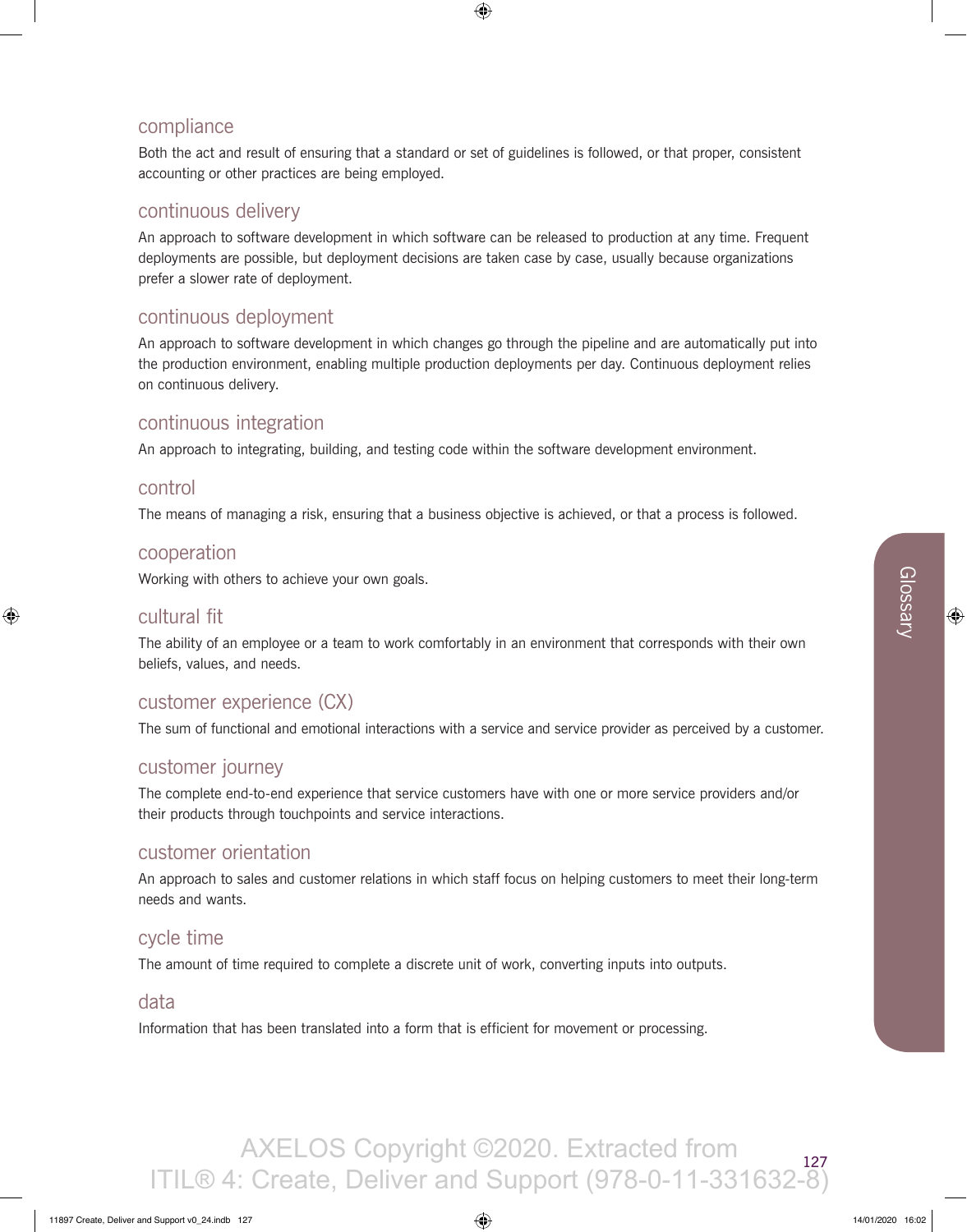## data analytics

A branch of data science focused on analysing raw data in order to draw conclusions about it, using highly automated techniques.

## design thinking

A practical and human-centred approach used by product and service designers to solve complex problems and find practical and creative solutions that meet the needs of an organization and its customers.

## digital transformation

The use of digital technology to enable a significant improvement in the realization of an organization's objectives that could not feasibly have been achieved by non-digital means.

## early-life support (ELS)

A period of time associated with the release of service components to users, when additional resources are allocated to user support and service operations. Early-life support can also be applied to the onboarding or offboarding of users from a service.

## emotional intelligence

The ability to understand the way people feel and react, and to use this skill to make good judgements and to avoid or solve conflicts.

#### epic

A high-level definition of a requirement that has not yet been sufficiently refined or understood. Eventually an epic will be refined or broken down into several user stories and requirements.

## gap analysis

An activity that compares two sets of data and identifies the differences; for example, comparing a set of requirements with the actual delivery, or the current state of an organization with a target future state.

#### governance

The means by which an organization is directed and controlled.

#### improve

The value chain activity that ensures continual improvement of products, services, and practices across all value chain activities and the four dimensions of service management.

#### improvement

A deliberately introduced change that results in increased value for one or more stakeholders.

#### indicator

A metric that is used to assess and manage something.

## information model

The construct of information, related to the taxonomy and relationships of data to other data, required to present and share content in a meaningful and representative way.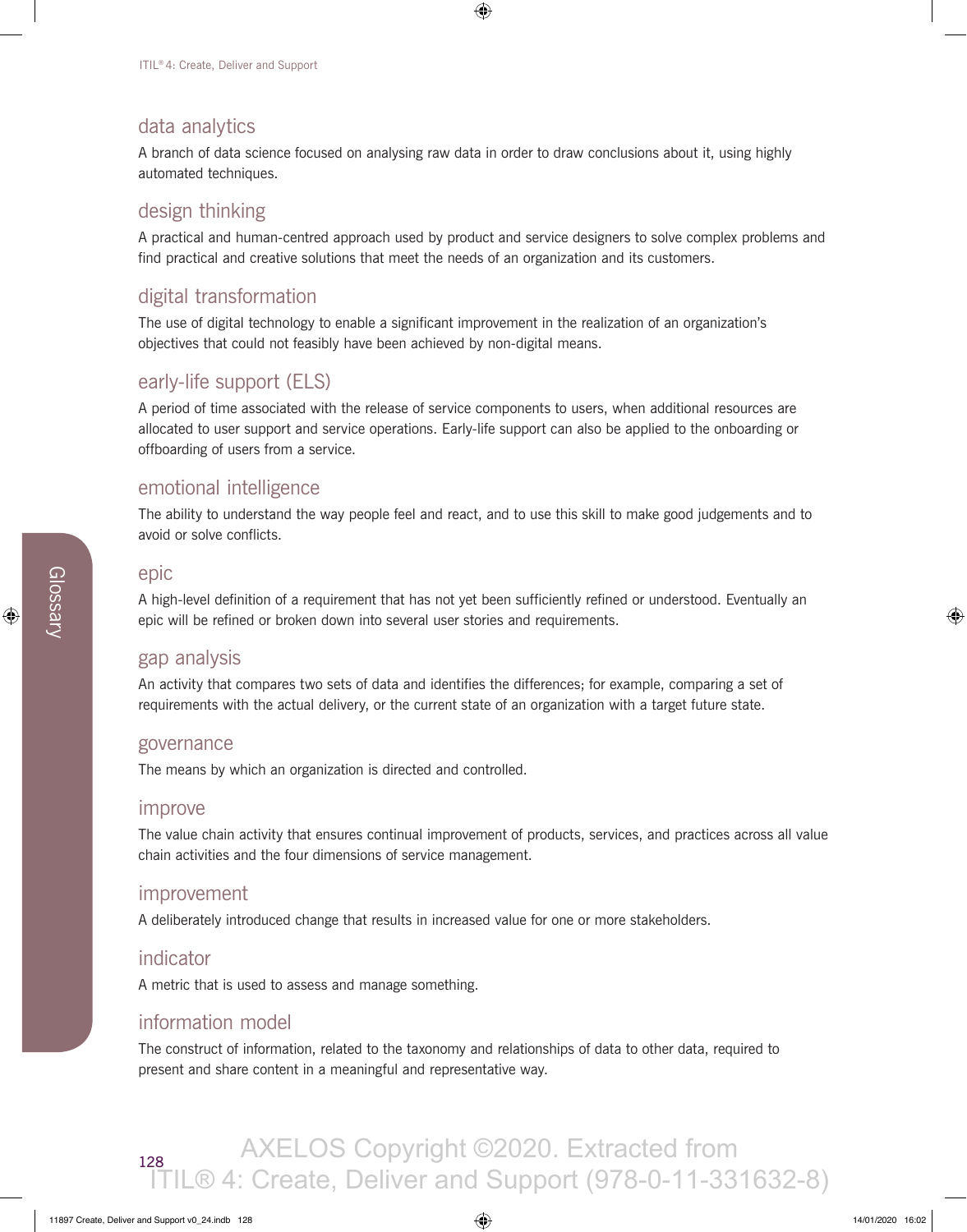## integration of duties

Having a task that is prone to fraud or error performed by one person because other controls have been applied. This serves as an alternative to separation (or segregation) of duties.

## intelligent disobedience

Deliberately disobeying or disregarding rules in order to avoid a dangerous situation, or 'doing the right thing'.

## ITIL continual improvement model

A model which provides organizations with a structured approach to implementing improvements.

## ITIL guiding principles

Recommendations that can guide an organization in all circumstances, regardless of changes in its goals, strategies, type of work, or management structure.

## ITIL service value chain

An operating model for service providers that covers all the key activities required to effectively manage products and services.

## ITIL service value chain activity

A step of the value chain that an organization takes in the creation of value.

## Kanban

A method for visualizing work, identifying potential blockages and resource conflicts, and managing work in progress.

## lead time

The time taken to complete the execution of a process, usually measured from a specific perspective (e.g. that of the customer).

#### Lean culture

A work environment where trust, respect, curiosity, enquiry, playfulness, and intensity all co-exist to support learning and discovery.

## machine learning

An applied form of artificial intelligence, based on the principle of systems responding to data, and adapting their actions and outputs as they are continually exposed to more of it.

#### measurement

A means of decreasing uncertainty based on one or more observations that are expressed in quantifiable units.

#### metric

A measurement or calculation that is monitored or reported for management and improvement.

#### multi-sourcing

The use of multiple service providers offering similar (if not the same) services, balancing the risks of relying on a single provider with the overhead of managing work across multiple providers.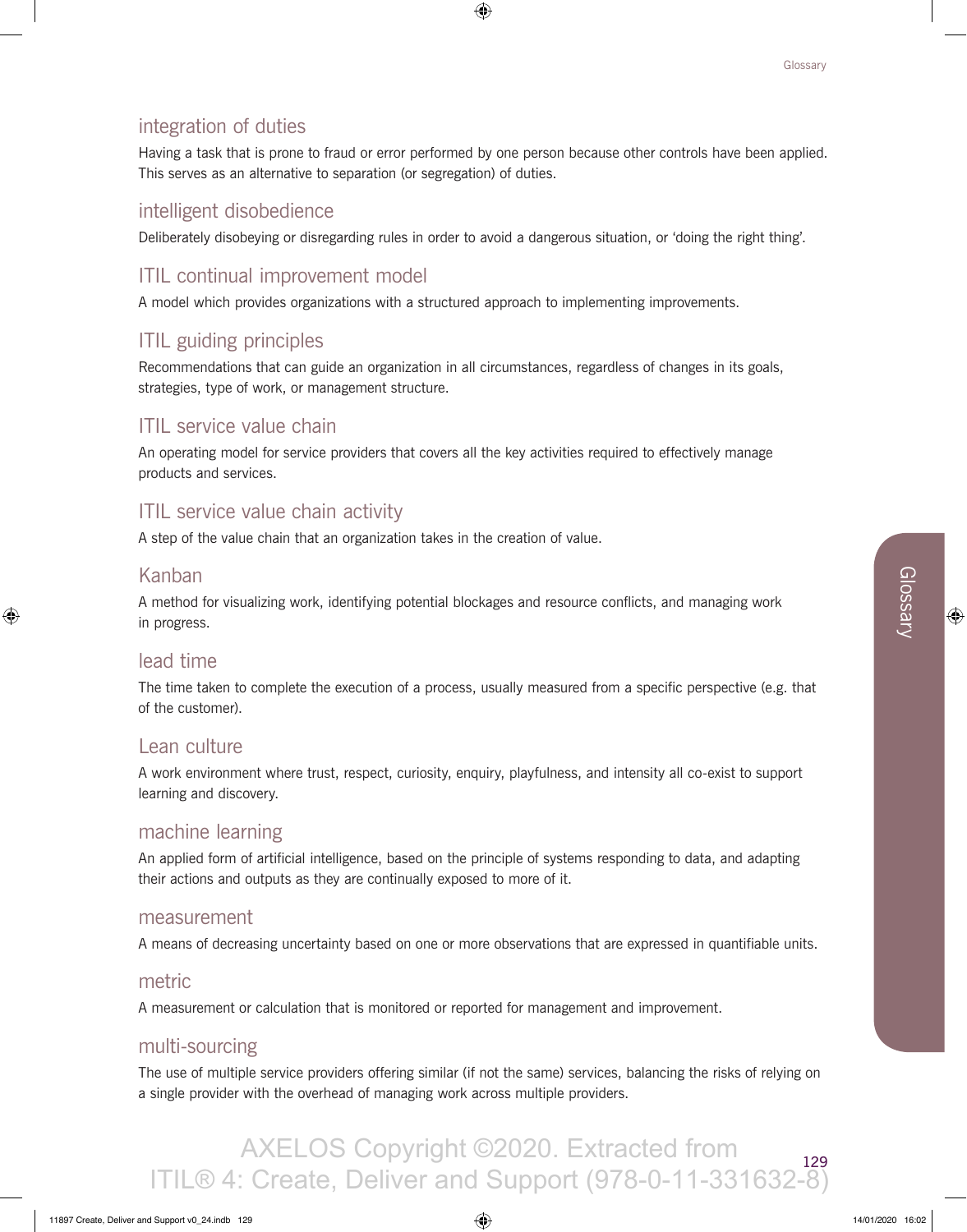## net promoter score (NPS)

A metric used to measure customer loyalty; often used as a proxy to measure customer satisfaction.

#### operating model

A conceptual and/or visual representation of how an organization co-creates value with its customers and other stakeholders, as well as how the organization runs itself.

#### operation

The routine running and management of an activity, product, service, or other configuration item.

#### organization

A person or a group of people that has its own functions with responsibilities, authorities, and relationships to achieve its objectives.

## pattern of business activity (PBA)

A workload profile of one or more business activities. PBAs are used to help the service provider understand and support different levels of service consumer activity.

#### plan

The value chain activity that ensures a shared understanding of the vision, current status, and improvement direction for all four dimensions and all products and services across an organization.

#### prioritization

An action of selecting tasks to work on first when it is impossible to assign resources to all tasks in the backlog.

#### product owner

A role in a Scrum team that is responsible for: defining user stories and acceptance criteria; prioritizing user stories in a backlog; clarifying requirements and answering questions from the development team; and assisting with demonstrations to customers.

#### RACI

A model used to help define roles and responsibilities. RACI stands for responsible, accountable, consulted, and informed.

#### report

A detailed communication of information or knowledge about a topic or event.

## rich data

Data that is accurate, precise, and subjected to rigorous quality control.

#### risk

A possible event that could cause harm or loss or make it more difficult to achieve objectives. Can also be defined as uncertainty of outcome and can be used in the context of measuring the probability of positive outcomes as well as negative outcomes.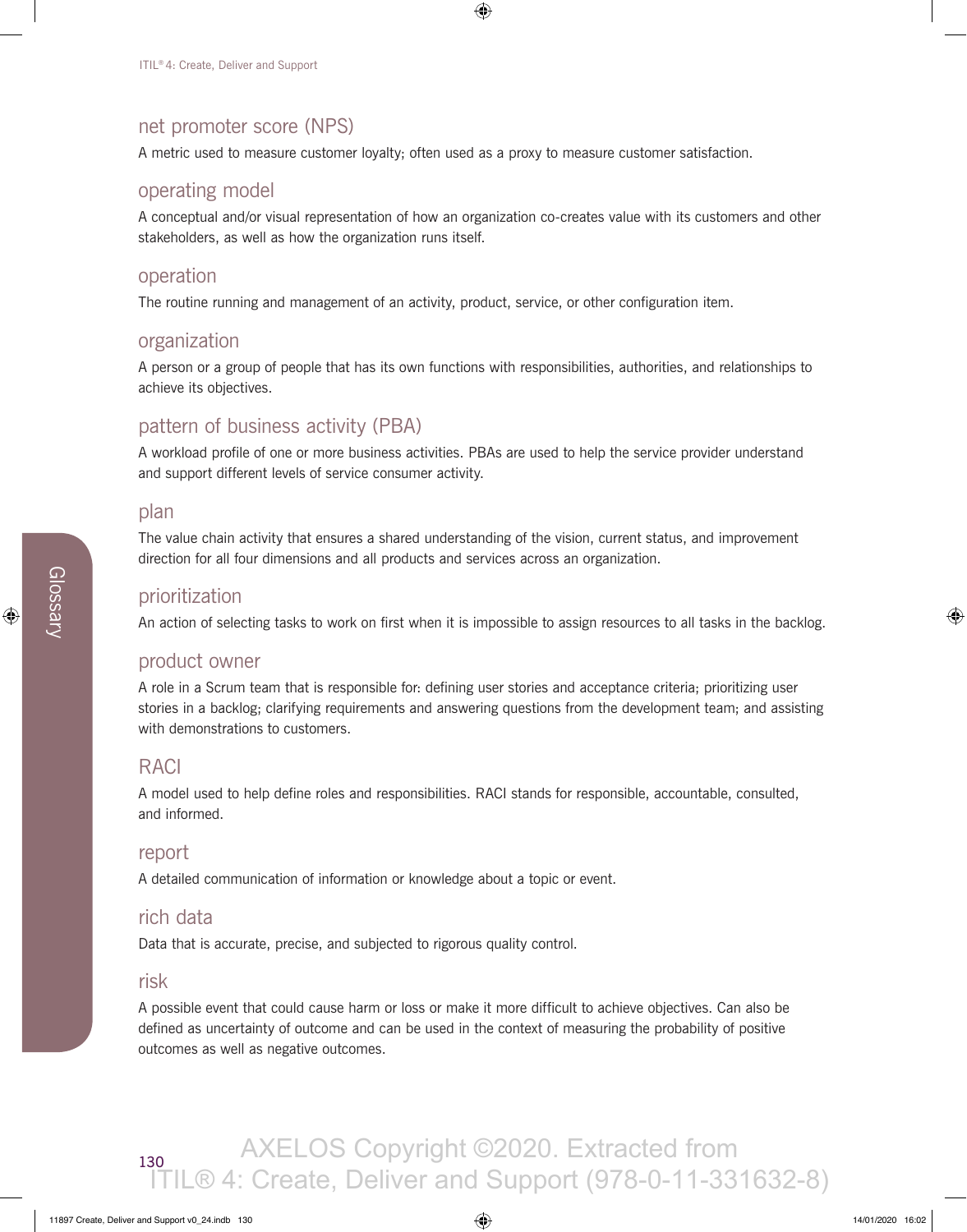#### role

A role is a set of responsibilities, activities, and authorizations granted to a person or team in a specific context.

## Scrum

An iterative, timeboxed approach to product delivery that is described as 'a framework within which people can address complex adaptive problems, while productively and creatively delivering products of the highest possible value' (*The Scrum Guide* by Ken Schwaber and Jeff Sutherland, updated 2017).

## servant leadership

Leadership that is focused on the explicit support of people in their roles.

#### service empathy

The ability to recognize, understand, predict, and project the interests, needs, intentions, and experiences of another party, in order to establish, maintain, and improve the service relationship.

## service integration and management

The coordination and orchestration of work across all suppliers involved in the development and delivery of products and services.

#### service level

One or more metrics that define expected or achieved service quality.

## service level agreement (SLA)

A documented agreement between a service provider and a customer that identifies both the services required and the expected level of service.

#### service management

A set of specialized organizational capabilities for enabling value for customers in the form of services.

#### service mindset

An important component of the organizational culture that defines an organization's behaviour in service relationships. A service mindset includes the shared values and guiding principles adopted and followed by an organization.

#### service quality

The totality of a service's characteristics that are relevant to its ability to satisfy stated and implied needs.

#### service request

A request from a user or a user's authorized representative that initiates a service action which has been agreed as a normal part of service delivery.

## service value system (SVS)

A model representing how all the components and activities of an organization work together to facilitate value creation.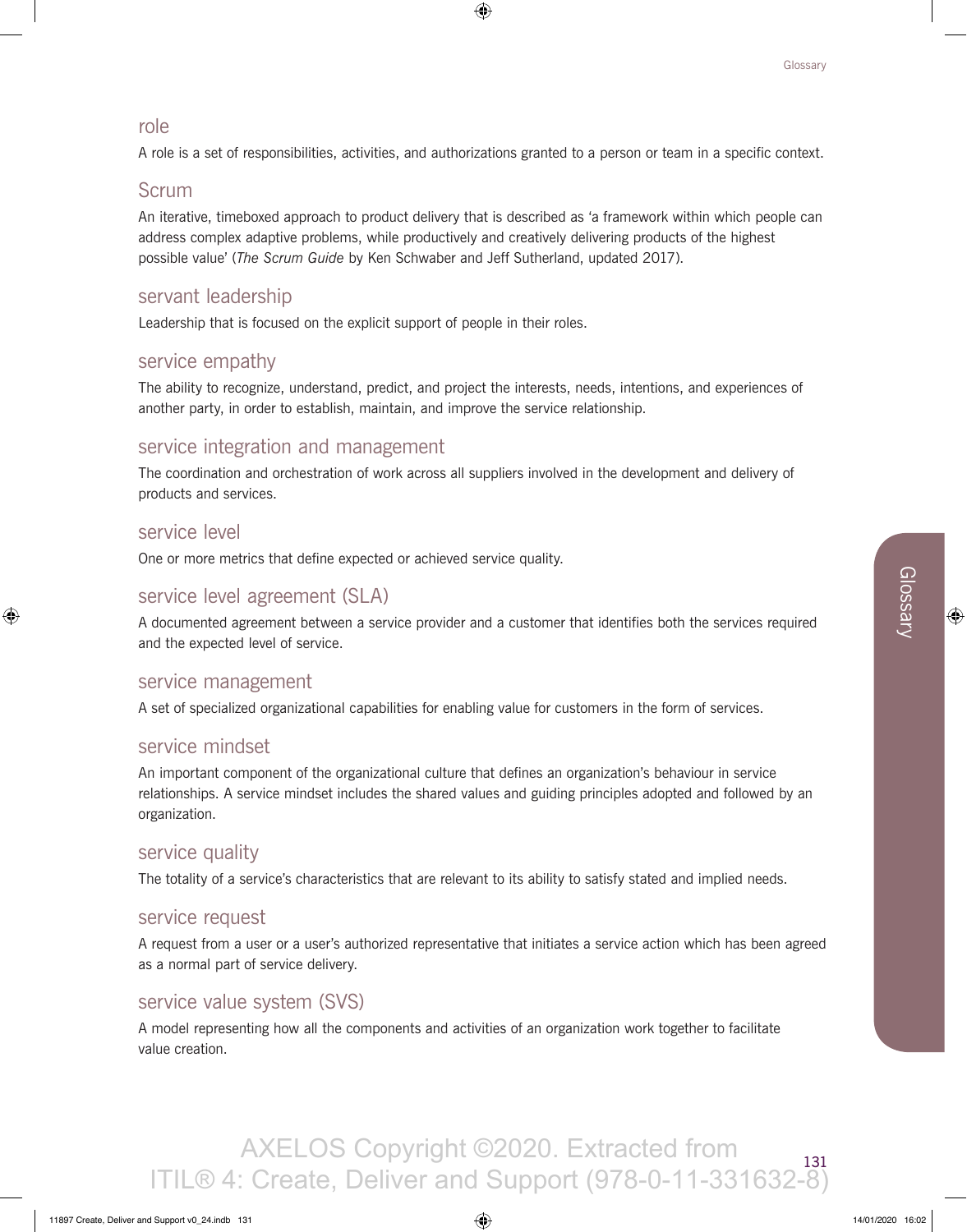## service-dominant logic

A mental model of an (economic) exchange in which organizations co-create value by applying their competencies and other resources for the benefit of each other.

## shift-left approach

An approach to managing work that focuses on moving activities closer to the source of the work, in order to avoid potentially expensive delays or escalations. In a software development context, a shift-left approach might be characterized by moving testing activities closer to (or integrated with) development activities. In a support context, a shift-left approach might be characterized by providing self-help tools to end-users.

## site reliability engineering (SRE)

A discipline that incorporates aspects of software engineering and applies them to infrastructure and operations problems with the goal of creating ultra-scalable and highly reliable software systems.

#### stakeholder

A person or organization that has an interest or involvement in an organization, product, service, practice, or other entity.

#### strategy

A broad approach or course of action defined by an organization for achieving its objectives.

#### technical debt

The total rework backlog accumulated by choosing workarounds instead of system solutions that would take longer.

## user experience (UX)

The sum of the functional and emotional interactions with a service and service provider as perceived by a user.

#### user story

A technique in Agile software development that uses natural language to describe desired outcomes and benefits from the point of view of a specific persona (typically the end-user), usually in the form of 'who, what, and why'.

#### utility

The functionality offered by a product or service to meet a particular need. Utility can be summarized as 'what the service does' and can be used to determine whether a service is 'fit for purpose'. To have utility, a service must either support the performance of the consumer or remove constraints from the consumer. Many services do both.

#### value

The perceived benefits, usefulness, and importance of something.

#### value stream

A series of steps an organization undertakes to create and deliver products and services to consumers.

#### value stream map

A visual representation of a service value stream which shows the flow of work, information, and resources.